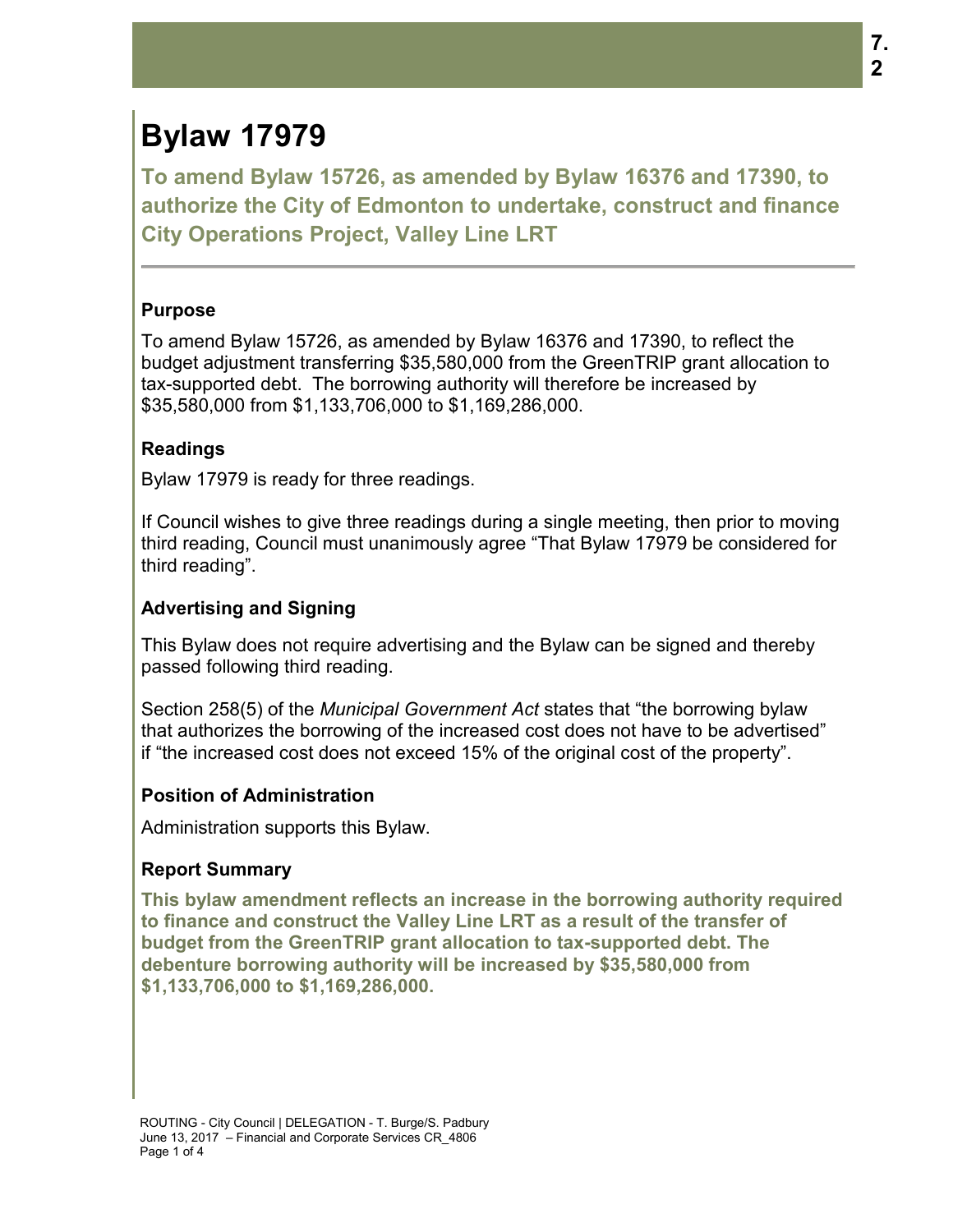**Bylaw 17979- To amend Bylaw 15726, as amended by Bylaw 16376 and 17390, to authorize the City of Edmonton to undertake, construct and finance City Operations Project, Valley Line LRT** 

## **Report**

This bylaw is required to align the borrowing authority with changes to the Valley Line LRT project budget as a result of the City's Supplemental Capital Budget Adjustment approved on May 9, 2017.

This Bylaw amendment reflects a transfer of budget from the GreenTRIP grant to taxsupported debt. The budget adjustment has no impact on the overall project budget, however the change in funding source from grant funding to tax-supported debt requires an increase in the borrowing authority to \$1,169,286,000. As identified in capital profile 11-66-1673 Valley Line LRT (Attachment 2) total borrowing is comprised of tax-supported debt of \$919,286,000 plus \$250,000,000 in borrowing that will be incurred to finance construction costs in advance of funding from the Federal P3 Canada Fund which will be received once the project reaches service commencement.

This \$35,580,000 adjustment reflects the net amount of GreenTRIP funding (related to cost savings on the Metro Line) that was returned to the Capital Region pool for reallocation. This funding is being replaced with an additional draw on the provincial interest free loan, which is reflected as tax-supported debt in the capital profile.

## **Policy**

The contents of this bylaw are compliant with the City of Edmonton's *Debt Management Fiscal Policy* (C203C), Master Loan Agreement between City of Edmonton and Alberta Capital Finance Authority and applicable sections of the *Municipal Government Act*.

## **Corporate Outcomes**

This report contributes to the corporate outcome "The City has sustainable and accessible infrastructure" as it provides essential financing for the completion of the project.

## **Risk Assessment**

| <b>Risk</b><br><b>Element</b>                                      | <b>Risk</b><br><b>Description</b>                                                                                                                          | Likeli-<br>hood | Impact   | <b>Risk</b><br><b>Score</b> | <b>Current</b><br><b>Mitigations</b>                                                                        | <b>Potential</b><br><b>Future</b><br><b>Mitigations</b>                                                 |
|--------------------------------------------------------------------|------------------------------------------------------------------------------------------------------------------------------------------------------------|-----------------|----------|-----------------------------|-------------------------------------------------------------------------------------------------------------|---------------------------------------------------------------------------------------------------------|
| Exceeding<br>regulated<br>debt and<br>debt<br>servicing<br>limits. | Exceeding debt and<br>debt servicing limits<br>regulated by the<br><b>Municipal</b><br>Government Act and<br>the internal Debt<br><b>Management Fiscal</b> | 1-Rare          | 4-Severe | 4-Low                       | Quarterly<br>monitor the<br>City's debt<br>borrowings, debt<br>positions and<br>debt servicing to<br>ensure | Long term<br>forecasts are<br>used to<br>determine the<br>impact of<br>approved and<br>potential future |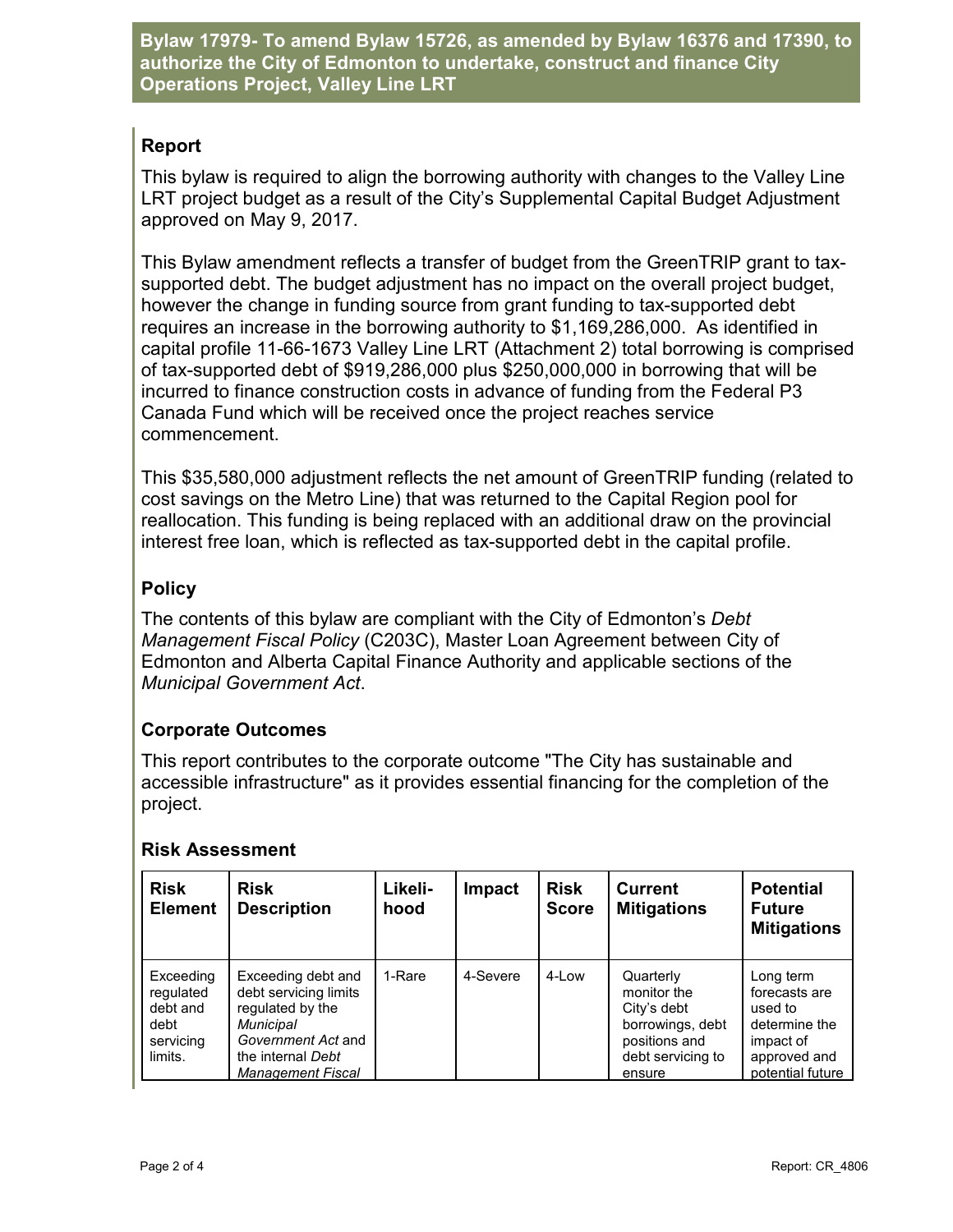## **Bylaw 17979- To amend Bylaw 15726, as amended by Bylaw 16376 and 17390, to authorize the City of Edmonton to undertake, construct and finance City Operations Project, Valley Line LRT**

| Policy (C203C).<br>Exceeding the Debt<br>Limit Regulations<br>requires approval<br>from the minister.<br>Failure by a<br>municipality to fall<br>within the Debt Limit<br>Regulations may<br>result in the refusal<br>of an application to<br>the Alberta Capital<br>Finance Authority to<br>purchase the City's<br>debentures in order<br>to finance a capital<br>project. |  |  | compliance with<br>the debt and<br>debt servicing<br>limits regulated<br>by the Municipal<br>Government Act<br>and the internal<br>Debt<br>Management<br><b>Fiscal Policy</b><br>(C203C). The<br>City considers<br>and models the<br>impact to the<br>debt position<br>and debt<br>servicing limits<br>due to future<br>unapproved<br>borrowings and<br>potential<br>changes to<br>interest rates. | unapproved<br>projects and<br>their impact on<br>debt limits. |
|-----------------------------------------------------------------------------------------------------------------------------------------------------------------------------------------------------------------------------------------------------------------------------------------------------------------------------------------------------------------------------|--|--|----------------------------------------------------------------------------------------------------------------------------------------------------------------------------------------------------------------------------------------------------------------------------------------------------------------------------------------------------------------------------------------------------|---------------------------------------------------------------|
|-----------------------------------------------------------------------------------------------------------------------------------------------------------------------------------------------------------------------------------------------------------------------------------------------------------------------------------------------------------------------------|--|--|----------------------------------------------------------------------------------------------------------------------------------------------------------------------------------------------------------------------------------------------------------------------------------------------------------------------------------------------------------------------------------------------------|---------------------------------------------------------------|

## **Public Engagement**

Borrowing bylaws reflect a legislative requirement of the borrowing process and as a result no public engagement is undertaken with respect to the borrowing bylaw process. Where required by the *Municipal Government Act* borrowing bylaws are advertised.

### **Metrics, Targets and Outcomes**

| <b>Metrics</b>                                                                                                                                                                                                                                                                                                                                                                                                                                                                                                                         | <b>Targets</b>                                                                                                                                                                  | <b>Outcomes</b>                                                                                                                                                                                                                                               |
|----------------------------------------------------------------------------------------------------------------------------------------------------------------------------------------------------------------------------------------------------------------------------------------------------------------------------------------------------------------------------------------------------------------------------------------------------------------------------------------------------------------------------------------|---------------------------------------------------------------------------------------------------------------------------------------------------------------------------------|---------------------------------------------------------------------------------------------------------------------------------------------------------------------------------------------------------------------------------------------------------------|
| • The City of Edmonton is subject<br>to limits both for total debt and<br>debt servicing by the Municipal<br>Government Act and by the<br>City's internal Debt<br><b>Management Fiscal Policy</b><br>(C203C)<br>The Municipal<br>Government Act debt limit<br>is 2 times the revenue of<br>the City and the debt<br>servicing limit is 35% of<br>consolidated revenues.<br>For this calculation.<br>revenues are net of capital<br>government transfers and<br>contributed tangible<br>capital assets. As of<br>December 31, 2016, the | • Total debt and debt servicing<br>are in line with the limits set by<br>the Municipal Government Act<br>and by the internal Debt<br><b>Management Fiscal Policy</b><br>(C203C) | • Ensure transparent,<br>conservative and reasonable<br>debt financing as a source of<br>funding to support the City's<br>long-term capital plans and<br>strategies while maintaining<br>long-term financial affordability,<br>flexibility and sustainability |